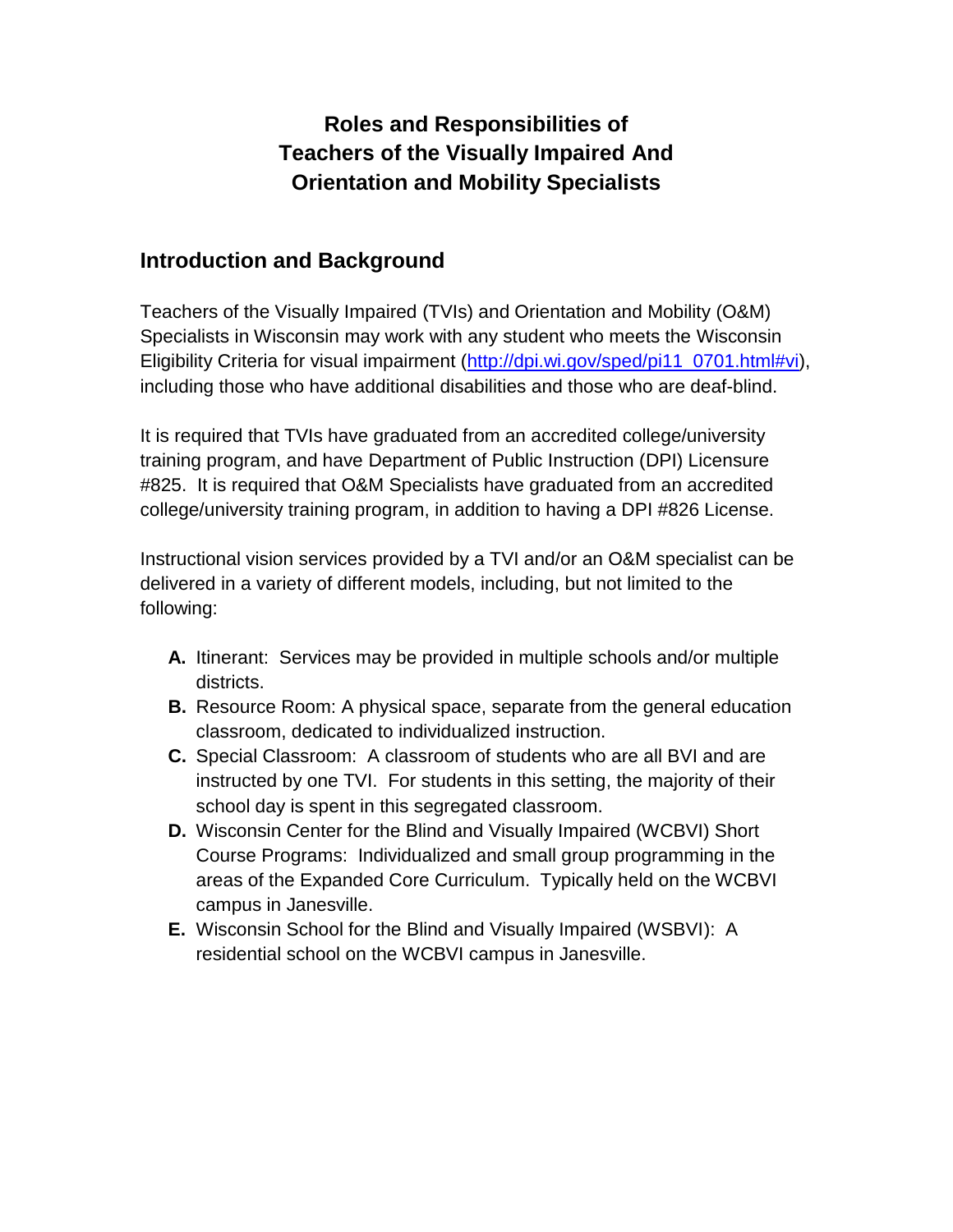## **Teachers of Visually Impaired (TVI) Students**

Roles and responsibilities include, but not limited to, the following:

- **A. Conduct Assessments:** Conduct vision-related assessments and evaluations, including all initial assessments and re-evaluations. Provide written reports that document assessment outcomes and identify needs. Set goals and objectives, and recommend the amount and level of service needed for student to achieve Individualized Education Program (IEP) goals. (Note: The subscript numbers refer to definitions in the Appendix document.)
	- 1. Evaluate to determine eligibility for vision services, according to the DPI Wisconsin Eligibility Criteria<sup>1</sup>
	- 2. Conduct Functional Vision Assessment<sub>2</sub>
	- 3. Conduct Learning Media Assessment<sub>3</sub>
	- 4. Assess applicable areas of the Expanded Core Curriculum  $(ECC)<sub>4</sub>$ :
		- a. Compensatory Skills
		- b. Orientation and Mobility Skills
		- c. Social Interaction Skills
		- d. Independent Living Skills and Personal Management
		- e. Recreation and Leisure Skills
		- f. Career and Vocational Education Skills
		- g. Assistive Technology Skills
		- h. Visual Efficiency Skills
		- i. Self Determination Skills
	- 5. Preview and/or proctor standardized assessments.
	- 6. Assist/interpret with other school-based assessments.
	- 7. Coordinate assessment schedules for students who need additional time.
	- 8. Procure specially formatted (electronic, Braille, large print, audio) instruction and assessment materials.
	- 9. Transfer Braille/large print student answers onto printed scoring sheets.
- **B. Provide Instruction:** Provide vision-related instruction and services required to meet the individualized educational needs of students in all school and other appropriate environments**.**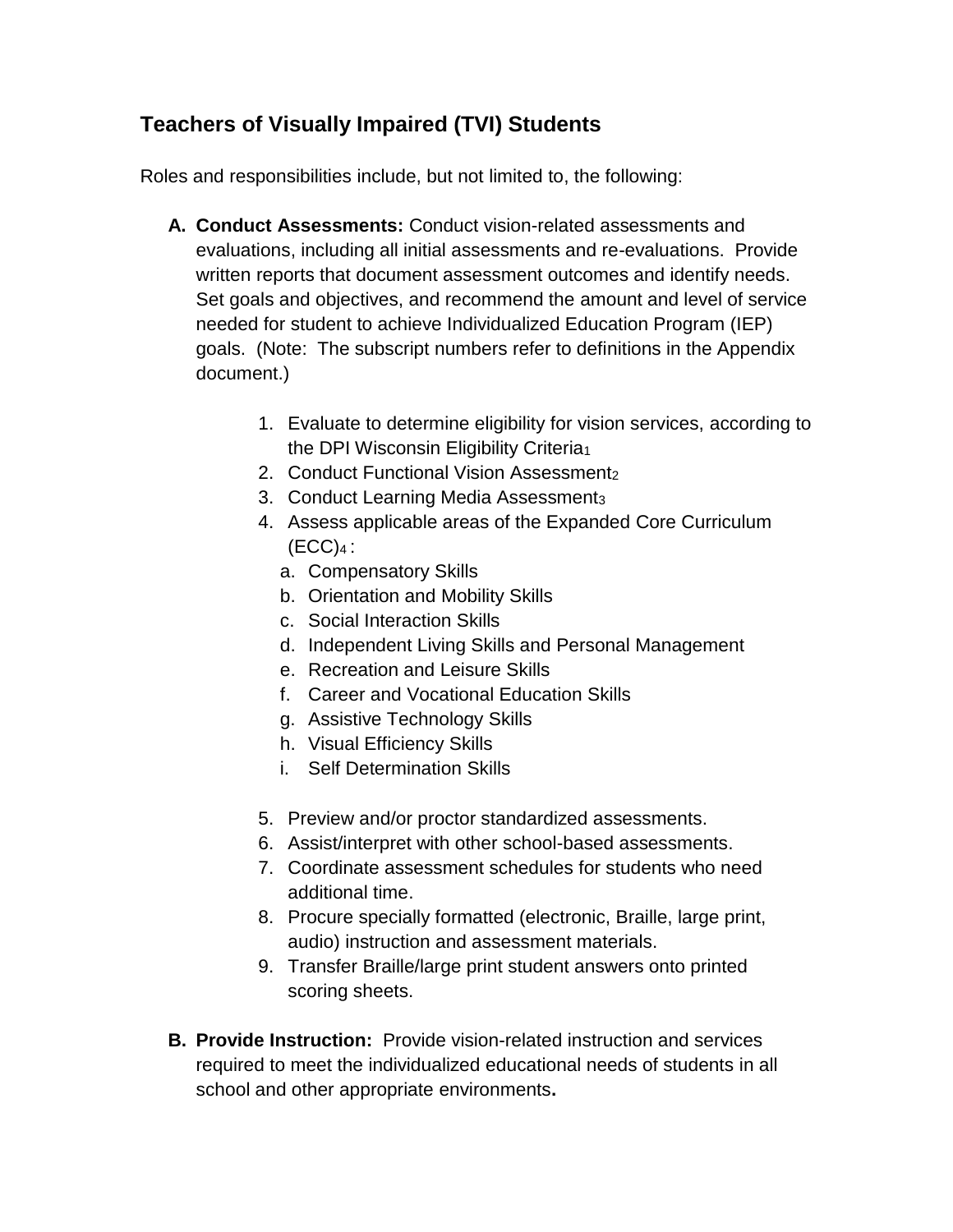- 1. Prepare sequential and meaningful instruction geared to the student's assessed needs, as determined by the IEP team with goals and objectives that include functioning, and motivational levels. This instruction should be reflected in lesson plans, as appropriate.
- 2. For students who read Braille; teach students Braille:
	- a. Early literacy/pre-Braille skills
	- b. Literary code
	- c. Nemeth code
	- d. Foreign language code
	- e. Music code
- 3. Teach students low vision and visual efficiency skills.
- 4. Provide instruction in the development and maintenance of appropriate ECC<sup>3</sup> skills (see A3 above).
- 5. Work with students to facilitate conversations with their peers to build social skills and relationships.
- 6. Through Self Advocacy instruction, assist students in gaining knowledge, skills, and confidence to communicate the functional implications of their vision impairments with peers and others.

### **C. Communication/Collaboration/Consultation**

- 1. Assist student, parents, and special and regular education personnel in the following:
	- a. To understand the unique educational needs and learning characteristics of students who are blind or visually impaired.
	- b. To become aware of services and support available from local programs for students.
	- c. To acquire information regarding local, state, and national resources for the education of students.
	- d. To understand the student's specific eye condition, the educational implications of the visual impairment, and the results of functional vision and learning media assessments.
- 2. Consult regularly with the classroom teacher, other regular and special education personnel, parents, and others to coordinate programs and services for students.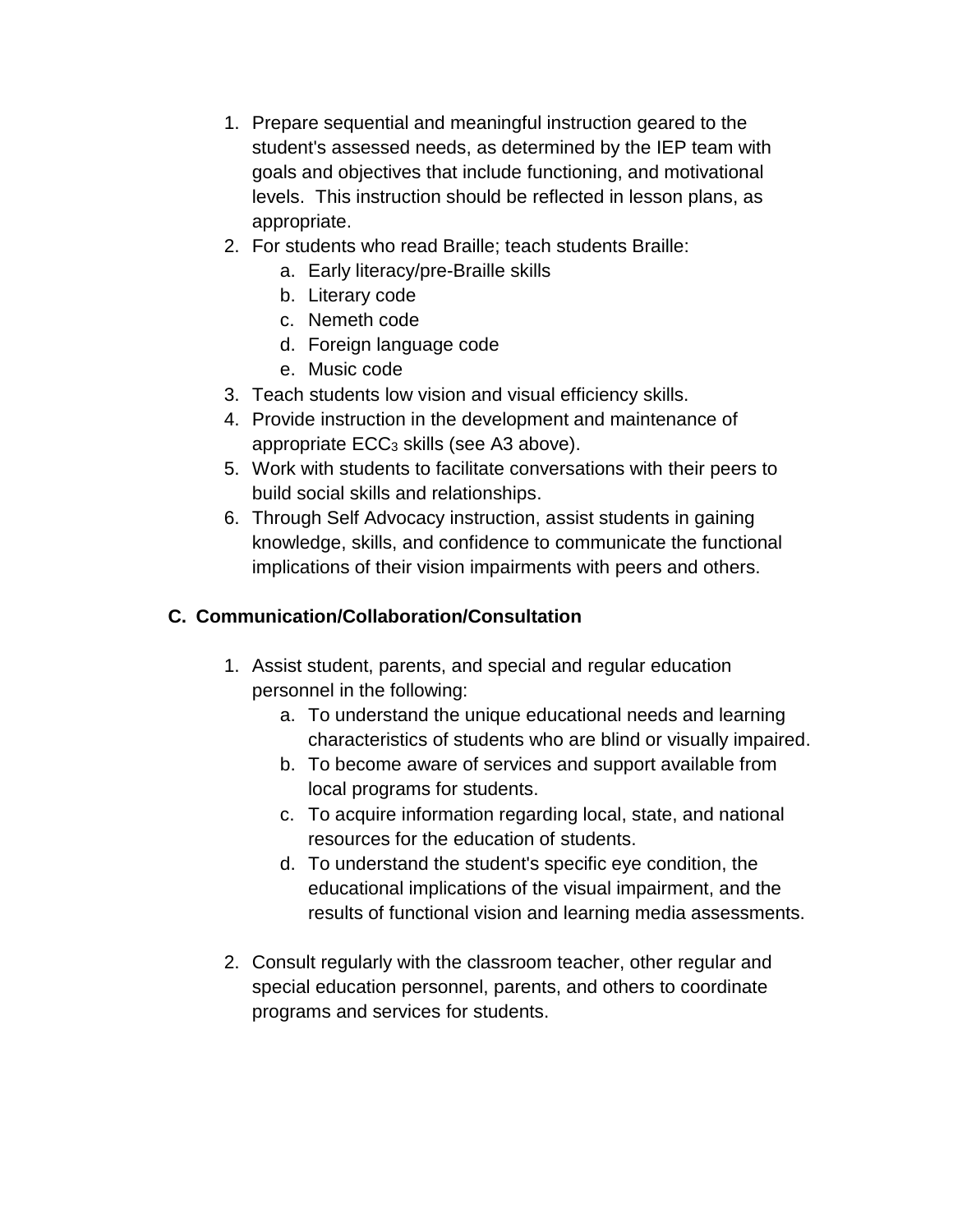- 3. Communicate (including discussion of individual role clarification/expectations) with classroom teachers in the identification of instructional areas in which the student requires assistance.
- 4. Attend planning and IEP meetings for students.
- 5. In collaboration with education staff, schedule time efficiently for assessment, instruction, planning, preparation of materials, travel, and conferences with relevant school and other key individuals.
- 6. In collaboration with school staff and administrator, determine appropriate training and role of para-educators.
- 7. Maintain regular communication with para-educators to ensure proper reinforcement of skills and material adaptation/modification, as set forth by the TVI, in accordance with the IEP.
- 8. Maintain ongoing contact with parents to dialogue about child's abilities, progress, and future goals.
- 9. Provide in-service training for school personnel regarding the individual needs of students who have visual impairments, and the need for adaptations, and services.
- 10.Collaborate with other personnel such as transcribers, readers, counselors, O&M specialists, career/vocational education staff, and rehabilitation counselors.

### **D. Acquisition of Materials**

1. In collaboration with school staff, ensure that accessible materials, adaptation, modifications, and equipment needed by the students, and the classroom teacher, are provided in a timely manner to ensure the student's maximum participation in all classroom activities. Appropriate educational materials may be prepared or adapted by the TVI, or they may be obtained from educational, clerical, or transcriber services.

### **E. Environmental Considerations**

- 1. Assist the site administrator and school staff in making environmental adjustments for the student in the school.
- 2. Assist the classroom teacher in academic subjects and activities of the classroom that, as a direct result of the student's visual impairment, require adaptation or pre-teaching for the student.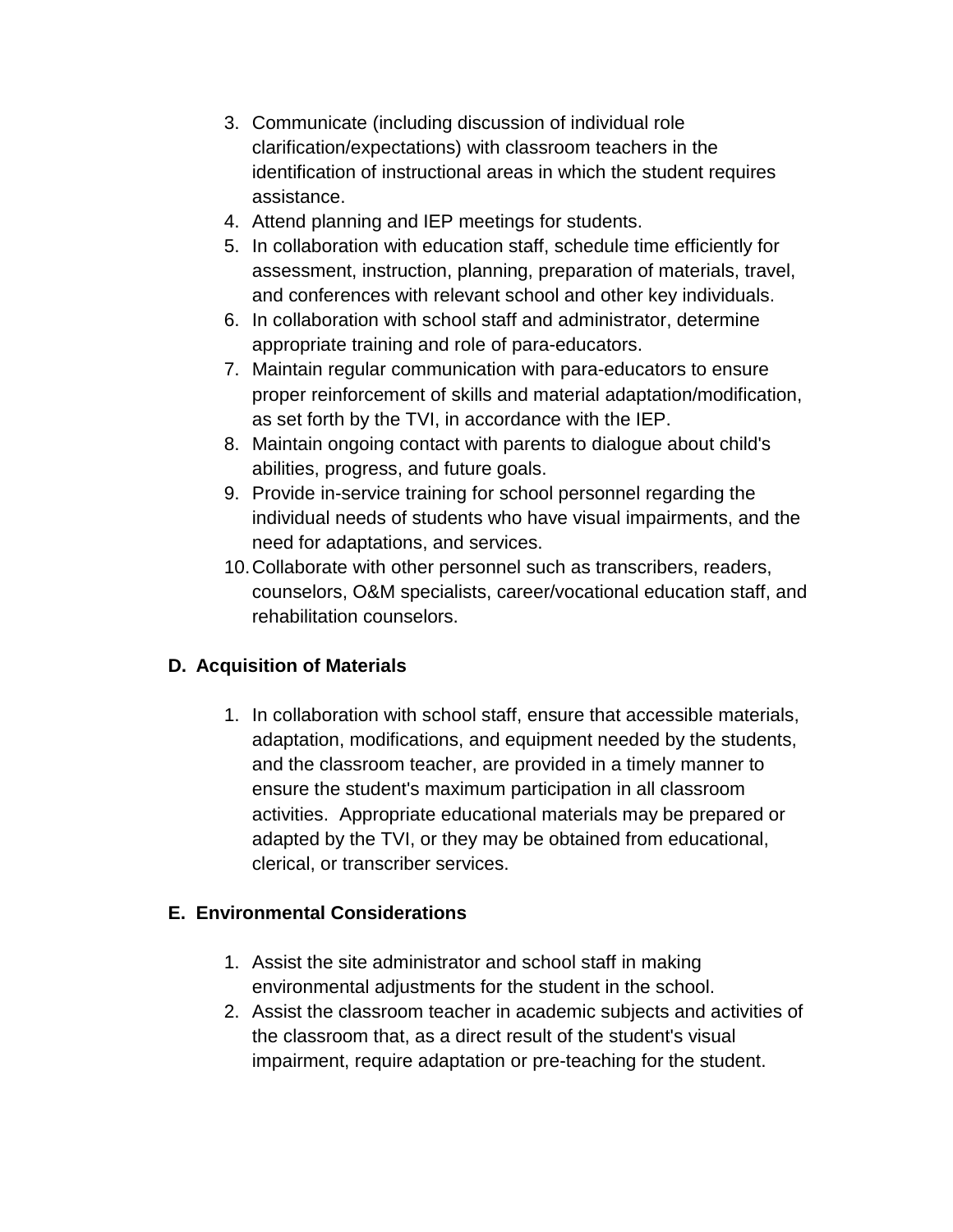#### **F. Professional Development**

- 1. Maintain awareness of current professional materials and resources such as online resources, libraries, universities etc.
- 2. Acquire information and training regarding current research, development, technology, and best practice strategies.
- 3. Collaborate with colleagues regarding professional development opportunities and effective teaching strategies, tools, and equipment.
- 4. Participate in profession-related events such as WAER annual conference, Wisconsin Vision Professionals Conference, WCBVIsponsored Regional Meetings.

## **Orientation and Mobility (O&M) Specialists**

Roles and responsibilities include, but not limited to, the following:

- **A. Conduct Assessments:** Conduct O&M assessments and evaluations, including all initial assessments and re-evaluations. Provide written reports that document assessment outcomes and identify needs. Set goals and objectives, and determine amount and level of service needed for student to achieve IEP goals.(Note: The subscript numbers refer to definitions in the Appendix document.)
	- 1. Work with the TVI to conduct the functional vision assessment as it relates to independent travel.
	- 2. Assess areas of the Expanded Core Curriculum (ECC) $_3$  to determine student need:
		- a. Compensatory Skills
		- b. Orientation and Mobility
		- c. Social Interaction Skills
		- d. Independent Living Skills and Personal Management
		- e. Recreation and Leisure
		- f. Career and Vocational Education
		- g. Assistive Technology
		- h. Visual Efficiency Skills
		- i. Self Determination
	- 3. Evaluate the student's progress on an ongoing basis with progress reports as required by each district.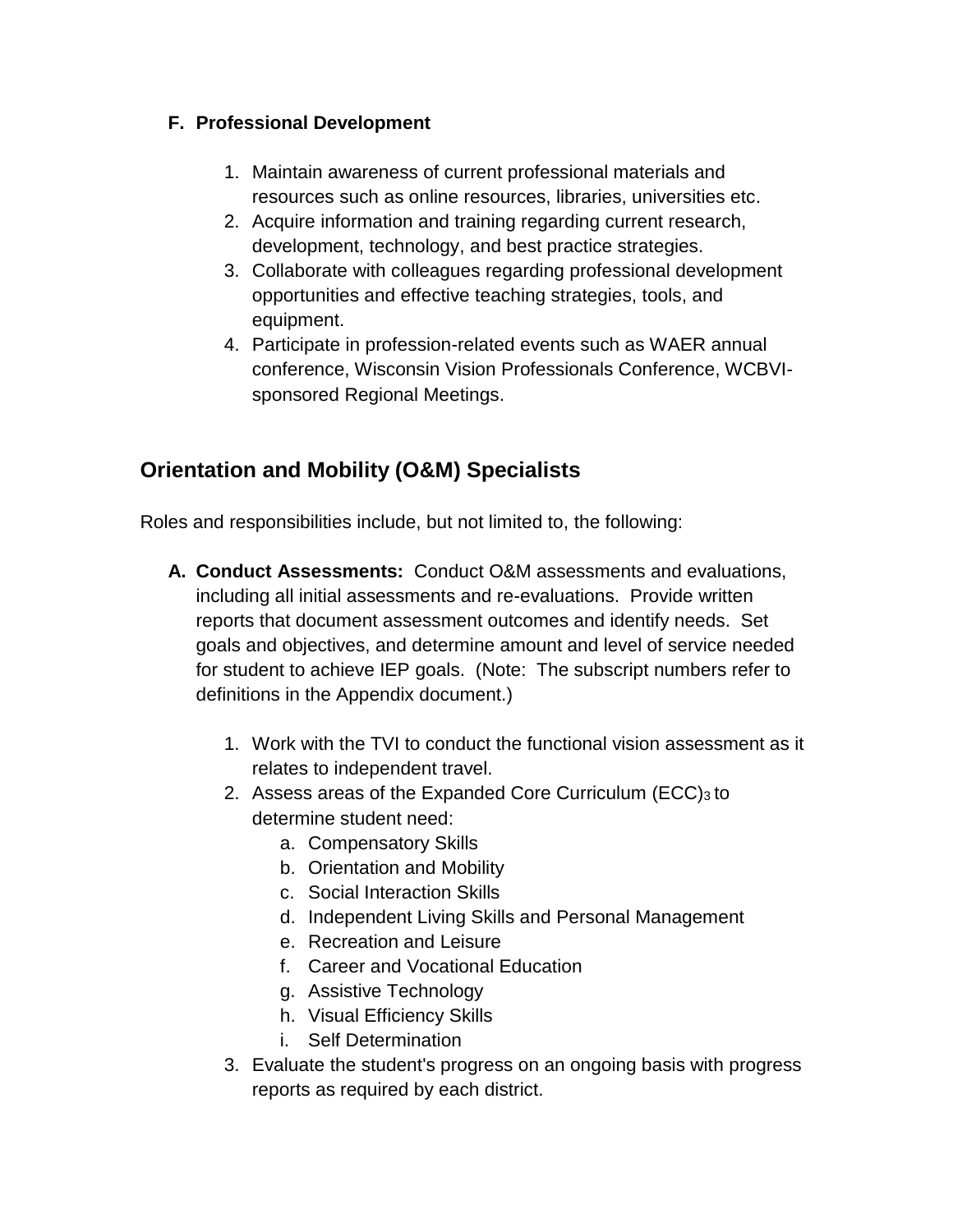- **B. Provide Instruction:** Instruct students who are blind or visually impaired (BVI) in the development of skills and knowledge that enable them to confidently travel in familiar and unfamiliar environments safely, efficiently, and independently, based on assessed needs and ability.
	- 1. Prepare meaningful and often sequential instruction geared to the student's assessed needs, IEP goals and objectives, functioning, and motivational levels.
	- 2. Provide instruction in O&M-related areas of the ECC<sub>3</sub> (see A2) above).
	- 3. Accompany the student, with parental permission, and following district/agency policy, to community locations to provide meaningful instruction in all learning environments (including home, school and community).
	- 4. Provide O&M instruction, based on IEP goals, in the following:
		- a. Body imagery
		- b. Laterality
		- c. Spatial and positional concepts
		- d. Environmental concepts
		- e. Gross and fine motor skills related to independent travel
		- f. Sensory awareness, stimulation, and training
		- g. Cardinal directions and their application to travel
		- h. Sighted guide procedures
		- i. Basic protective techniques
		- j. Information-gathering techniques, including problem solving strategies
		- k. Orientation skills
		- l. Map reading skills
		- m. Cane travel skills
		- n. Use of residual vision
		- o. Use of low vision devices related to travel
		- p. Travel in urban, suburban, and rural environments
		- q. Travel in business districts
		- r. Strategies for crossing streets, including intersection analysis, crossing at lighted and non-lighted intersections, and correcting crossing veers
		- s. Use of public transportation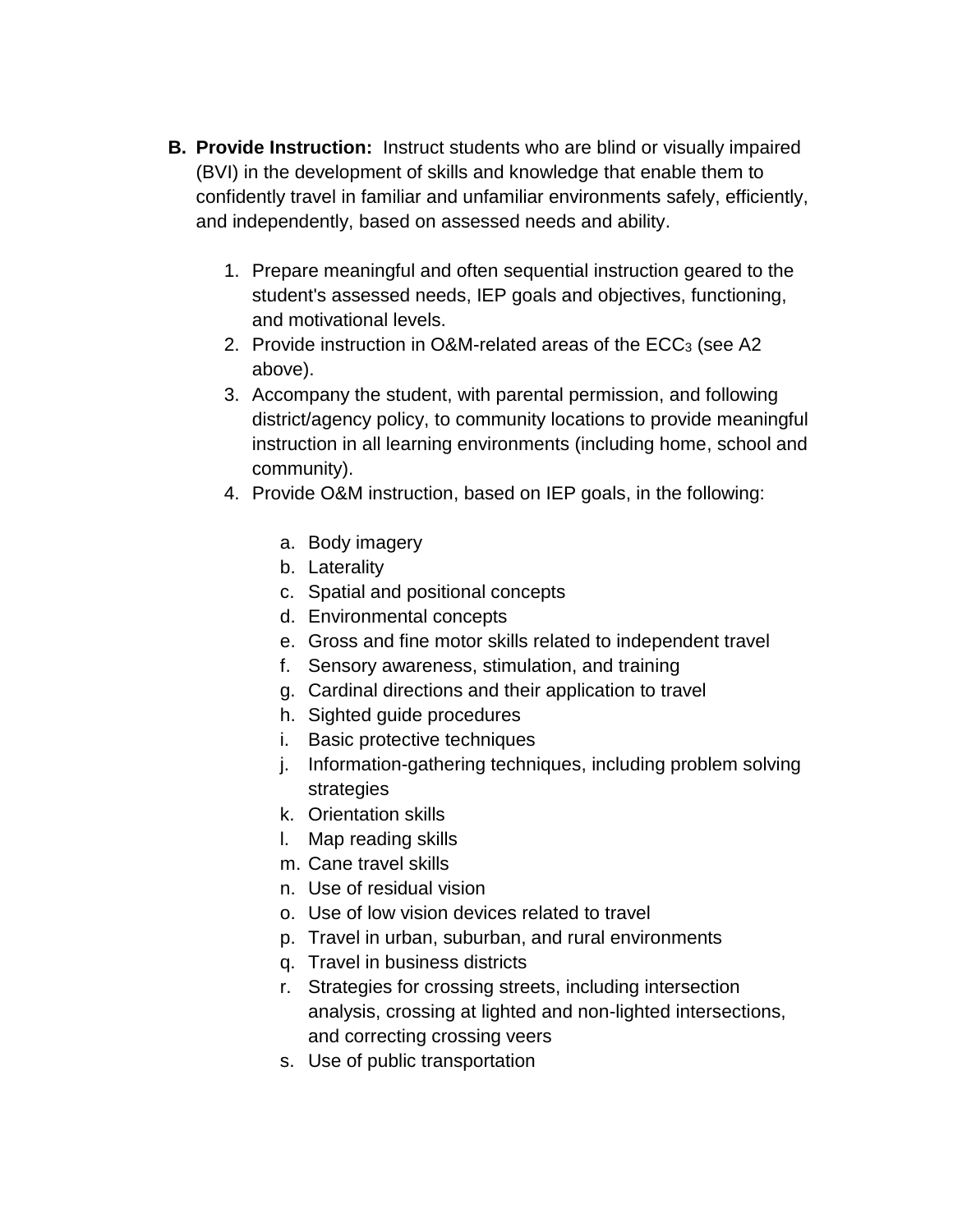- t. Using the telephone for information gathering and for emergencies
- u. Use of appropriate social skills
- v. Knowledge and application of community address systems
- w. Use of global positioning systems (GPS)
- x. Sensory/motor skills in coordination with other staff, including the physical or occupational therapist, TVI, etc.

## **C. Communication/Collaboration/Consultation**

- 1. Participate in IEP meetings and report assessment findings to the IEP and re-evaluation team.
- 2. Draft O&M-related IEP goals and report on their progress at all IEP meetings.
- 3. Consult regularly with relevant school staff regarding modifications, adaptations, and considerations.
- 4. Support and assess reinforcement of applicable O&M skills that will encourage students to travel independently.
- 5. Provide information and training to appropriate school staff and parents concerning the individualized O&M needs of the student.
- 6. Provide information to staff, and where appropriate, students, about strategies and procedures for interacting with students wo are B/VI to foster maximum independence and safety.
- 7. Work with students to facilitate conversations with their peers to foster understanding.
- 8. Assist students to gain the knowledge, skills, and confidence to communicate the functional implications of their vision impairments with peers and others.

### **D. Acquisition of Materials**

1. Prepare or acquire equipment and materials, such as tactile maps, models, distance low vision devices, and long canes, for the instruction/development of O&M skills.

### **E. Environmental Considerations**

1. Assist the site administrator and teachers in making appropriate accommodations for the student in all school-related environments.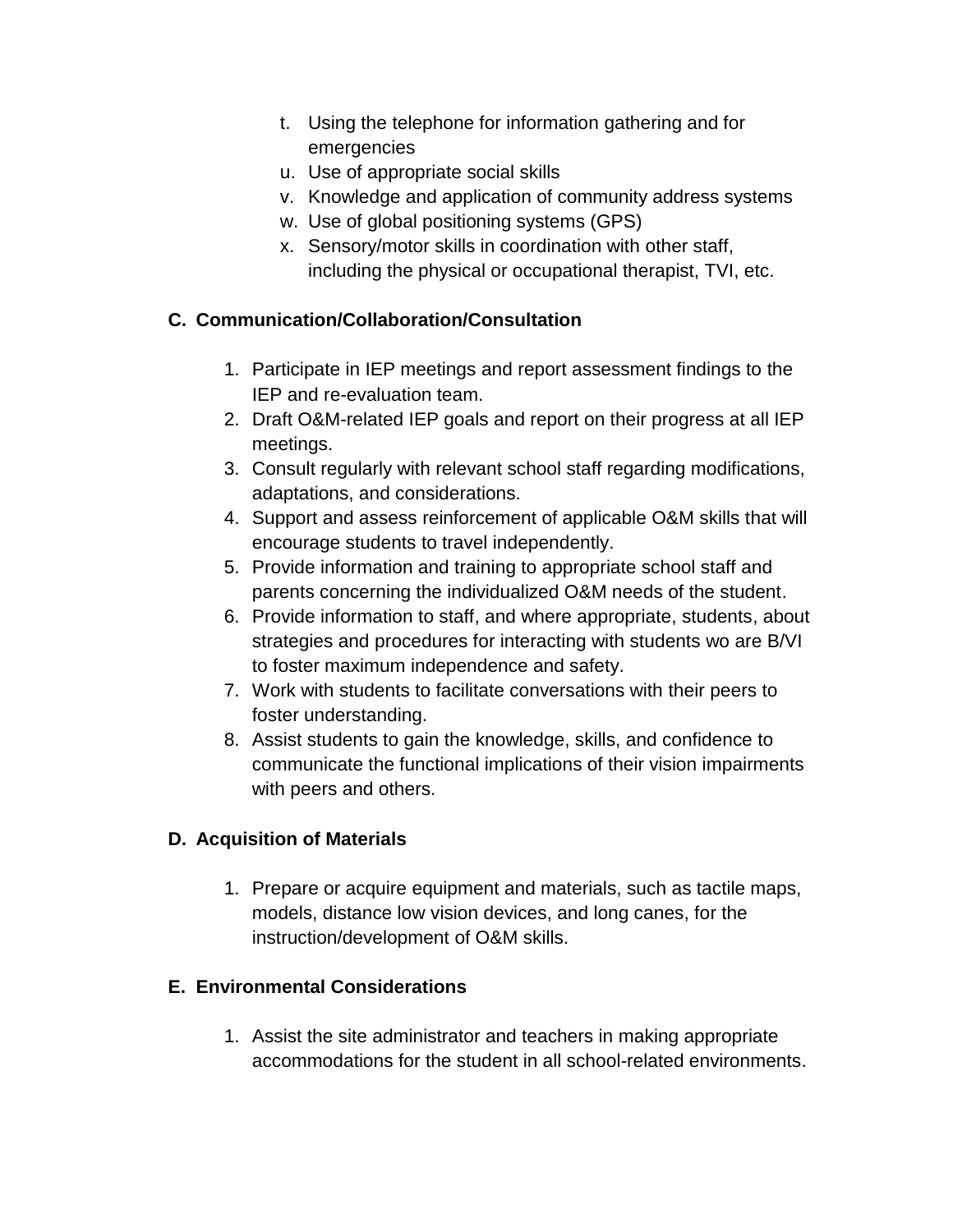### **F. Professional Development**

- 1. Maintain awareness of current professional materials and resources such as online resources, libraries, universities etc.
- 2. Acquire information and training regarding current research, development, technology, and best practice strategies.
- 3. Collaborate with colleagues regarding professional development opportunities and effective teaching strategies, tools, and equipment.
- 4. Participate in profession-related events such as WAER Annual Conference, Wisconsin Vision Professionals Conference, WCBVIsponsored Meetings.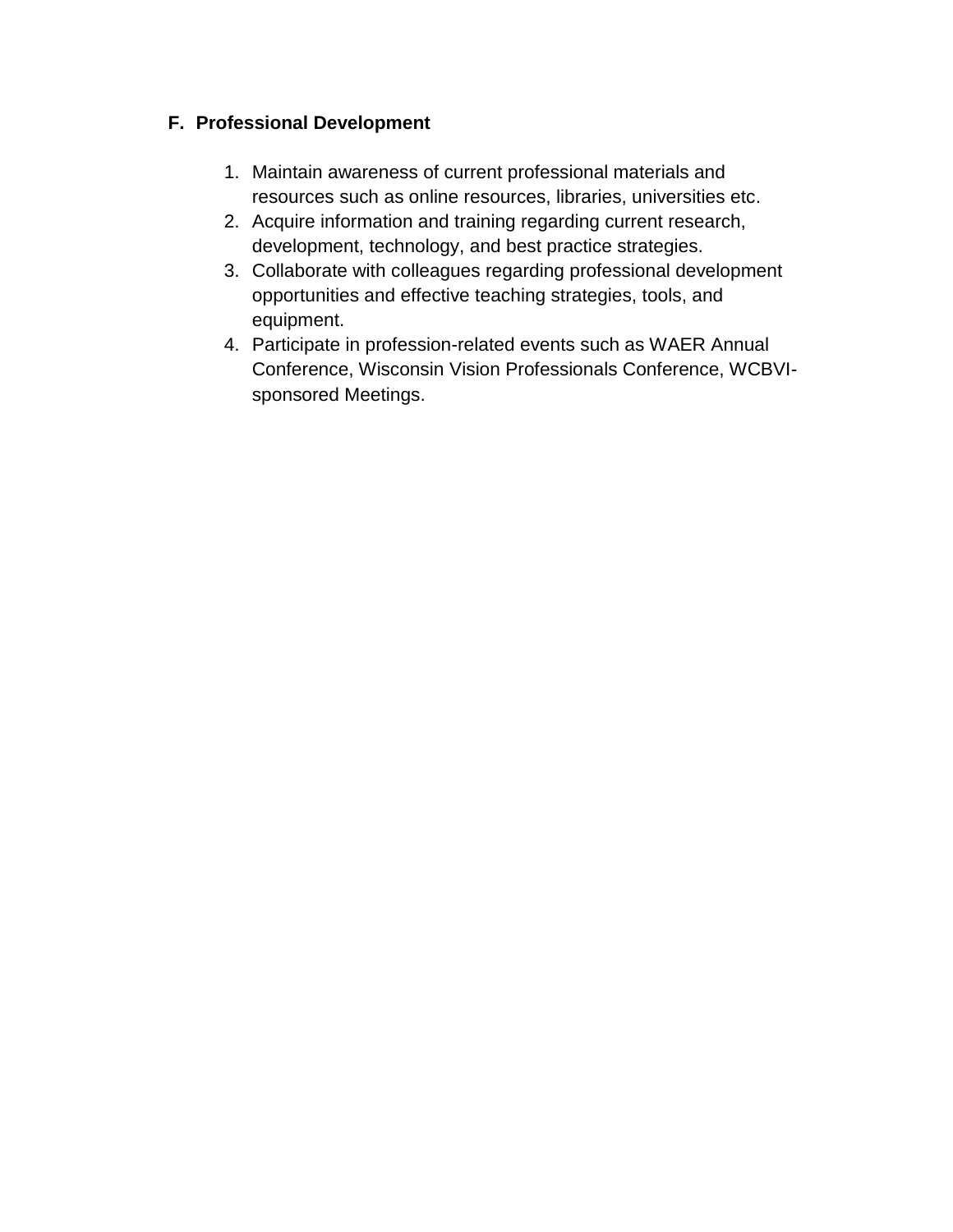## **Appendix**

## **1. Wisconsin Eligibility Criteria for Visual Impairment**

VISUAL IMPAIRMENT: Visual impairment means even after correction a child's visual functioning significantly adversely affects his or her educational performance. The IEP team may identify a child as having a visual impairment after all of the following events occur:

(a) A certified teacher of the visually impaired conducts a functional vision evaluation which includes a review of medical information, formal and informal tests of visual functioning and the determination of the implications of the visual impairment on the educational and curricular needs of the child.

(b) An ophthalmologist or optometrist finds at least one of the following:

1. Central visual acuity of 20/70 or less in the better eye after conventional correction.

- 2. Reduced visual field to 50 degrees or less in the better eye.
- 3. Other ocular pathologies that are permanent and irremediable.
- 4. Cortical visual impairment.

5. A degenerative condition that is likely to result in a significant loss of vision in the future.

(c) An orientation and mobility specialist, or teacher of the visually impaired in conjunction with an orientation and mobility specialist, evaluates the child to determine if there are related mobility needs in home, school, or community environments.

## **2. Functional Vision Assessment**

**What is it?** A functional vision assessment measures how well a child uses vision to perform routine tasks in different places and with different materials throughout the day. The functional vision assessment "paints a picture" of how a child uses vision and what visual skills the child needs to develop further.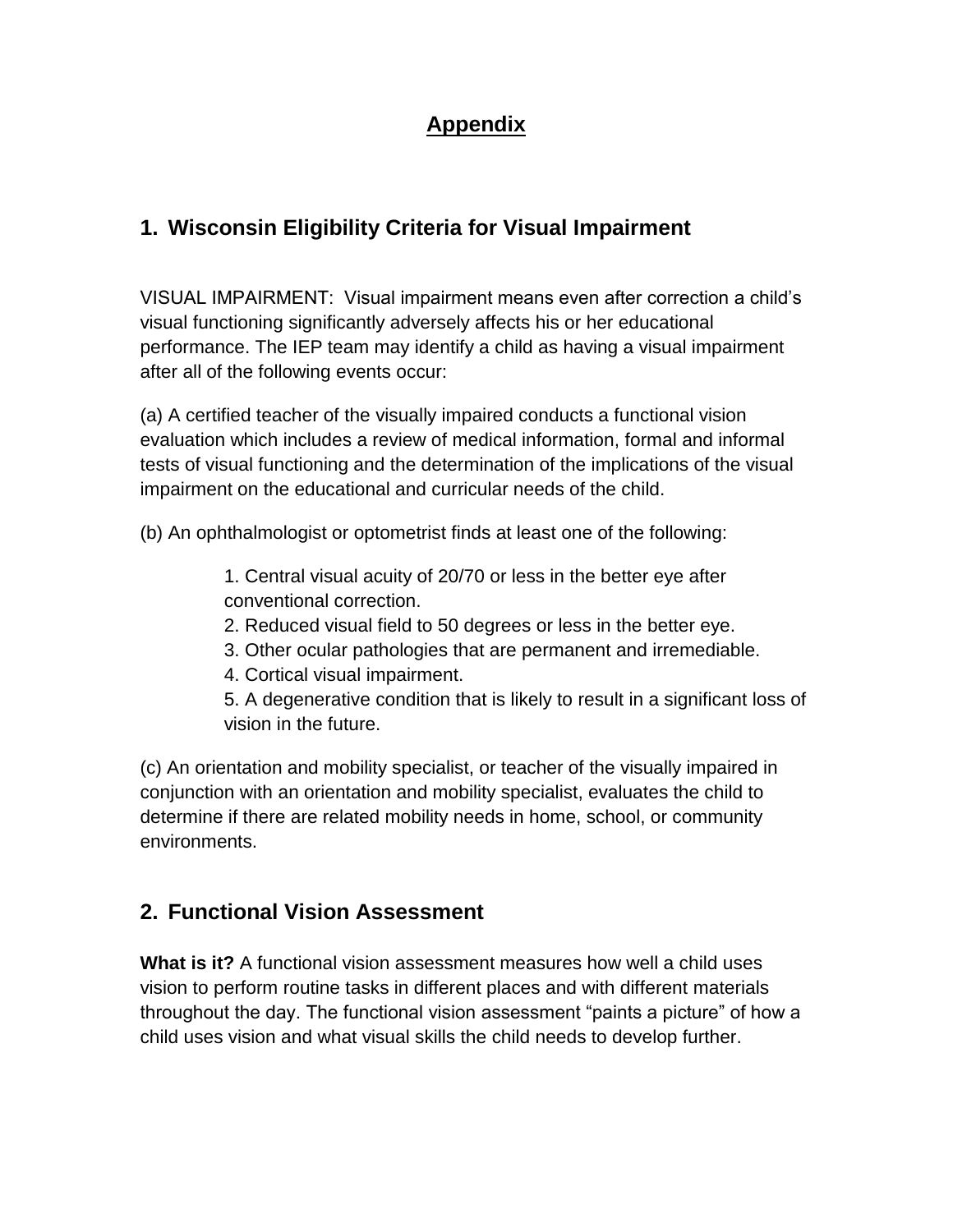It is important to remember that the actual effects of any one child's visual impairment, especially a child with dual-sensory loss or multiple disabilities, may be hard to determine. Each child's experience and way of "seeing" is unique. Close observation in a variety of places and with a variety of materials is essential to evaluate the child's effective use of vision.

**How is a functional vision assessment conducted?** Since each child and every environment is different; it is crucial to assess the child in everyday settings, doing his or her usual activities and tasks.

Some general guidelines include:

- Observation of the Child's Use of Visual Skills
- Visual Acuity at Near Distance (16 inches) with and without correction.
- Visual acuity at Far Distance (10 feet) with and without correction
- Visual Fields seeing objects to the sides, above or below the eye level
- Localizing spotting or finding the visual stimulus.
- Fixating maintaining gaze directly on the object, person or event.
- Scanning systematically examining an area when completing a task.
- Tracking following the movement of an object, person or event.
- Shifting Gaze looking back and forth from one object or person to another.
- Eye Preference using one eye more frequently than the other.
- Eye-hand Coordination reaching out to touch something or to pick up an object.
- Color Vision ability to perceive color out of the context of a functional task.

**Observation of the Child in a Variety of Settings:** The vision specialist will observe the child in his or her usual surroundings to learn how the child uses vision. These observations can take place at home, school, or in the community. Observations can also be specific to what parents or teachers want to know about a particular task that they find critical to the child's visual functioning.

**Environment Considerations:** The child's environment needs to be assessed along with the child's behaviors. Environmental considerations which the teacher certified in the area of visual impairment will evaluate include:

• Illumination - Is adequate lighting available? How much lighting does the child need given the eye condition?

What kind of lighting is of the greatest help for the child to utilize his or her vision?

• Color and Contrast - Is there good contrast between the background and the object, person, or event which the child looks at?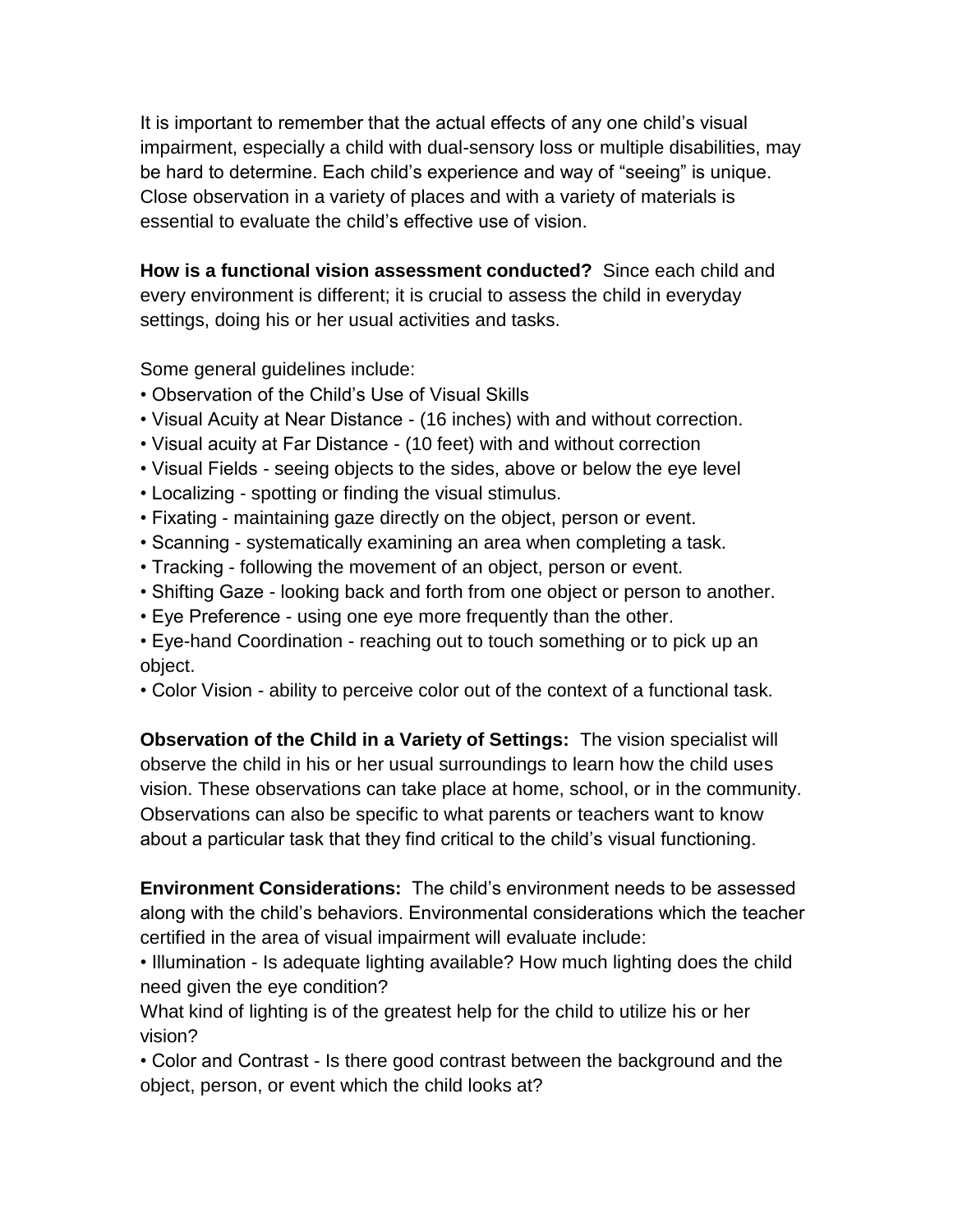• Size - If a smaller or larger object is used, will the child perform the task more easily?

• Distance - If the visual task is moved closer or further away, will the child see it better?

• Time - If the child were given more time, would it be possible for him/her to complete the task better?

**Interviews:** Information from parents, teachers and other professionals can be gathered to learn about how the child uses vision during the day. Caregivers can describe the way the child grasps utensils, pencils and toys and how he or she moves indoors and outdoors. This information will give the vision specialist many insights which can be only available from those who are with the child daily.

**When should it be done?** Students who have usable vision should have a functional vision assessment on an annual basis.

For information regarding the amount of time necessary to complete assessments, please refer to the following survey: [http://www.](http://www/)wcbvi.k12.wi.us./assets/documents/outreachforms/2004/resultgoal6- 040908.pdf

# **3. Learning Media Assessment (LMA)**

**What is it?** The Learning Media Assessment (LMA) offers a framework for selecting appropriate literacy media for a student who is visually impaired. A Functional Vision Assessment (FVA) should be done first, in order to determine what the student is able to see and how he or she is using his or her vision. These two assessments should be used together to help to guide the team decision about the best instructional medium for a given student, such as braille, print, dual media (both print and braille), auditory, tactile or some combination.

**When should it be done?** The LMA scale should begin no later than age 3, when a child begins the transition to preschool. It should be updated annually and/or as visual functioning changes.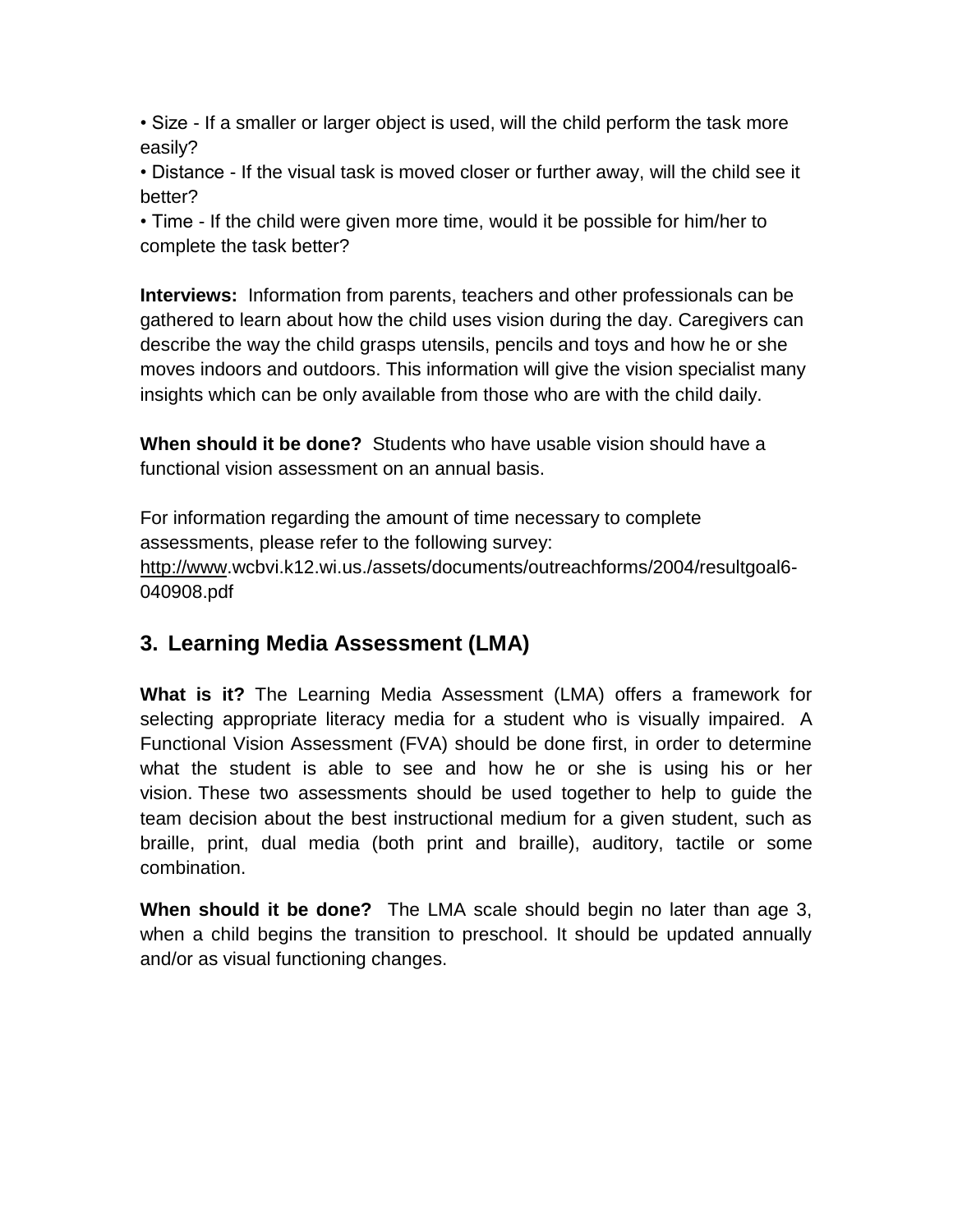**Why should it be done?** The primary reason to perform a Learning Media Assessment is to ensure that all children have access to literacy and to education. In addition, [Braille Bills](http://www.blind.net/alternative-techniques/braille/braille-bills-what-are-they-and-what-do-they-mean.html) require the determination of literacy media exist at both the Federal and State level. These various Braille bills assume that Braille is the modality to be used unless otherwise demonstrated through appropriate assessment. Learning Media Assessment offers the tool to make that determination and monitor it over time.

Legislation in IDEA (Individuals with Disabilities Education Act), states the following about Braille:

Consideration of Special Factors: The IEP Team also shall – (iii) In the case of a child who is blind or visually impaired, provide for instruction in Braille and the use of Braille **unless the IEP Team determines**, after a determination of the child's reading and writing skills, needs and appropriate reading and writing media (including an evaluation of the child's future needs for instruction in Braille or the use of Braille), **that instruction in Braille or the use of Braille is not appropriate for the child**." 34 CFR Section 300.346 (a) (2) (iii) and 20 U.S.C. 1414(d)

For information regarding the amount of time necessary to complete assessments, please refer to the following survey: [http://www.](http://www/)wcbvi.k12.wi.us./assets/documents/outreachforms/2004/resultgoal6- 040908.pdf

**4. Expanded Core Curriculum (ECC):** From the "Office of Speical Education Program (OSEP) Policy Guidance 2000 – Educating Blind and Visually Impaired Students"

In order to receive an appropriate education under Part B, it is generally understood that students who are blind or visually impaired must be provided appropriate instruction in a variety of subjects, including language arts, composition, and science and mathematics. However, in order to be educated in these subject areas effectively, blind and visually impaired children must be taught the necessary skills to enable them to learn to read and to use other appropriate technology to obtain access to information. It also is very important for blind and visually impaired children, including those with other disabilities, who need orientation and mobility services, to receive appropriate instruction in orientation and mobility as early as possible. Providing these children with needed orientation and mobility services at the appropriate time increases the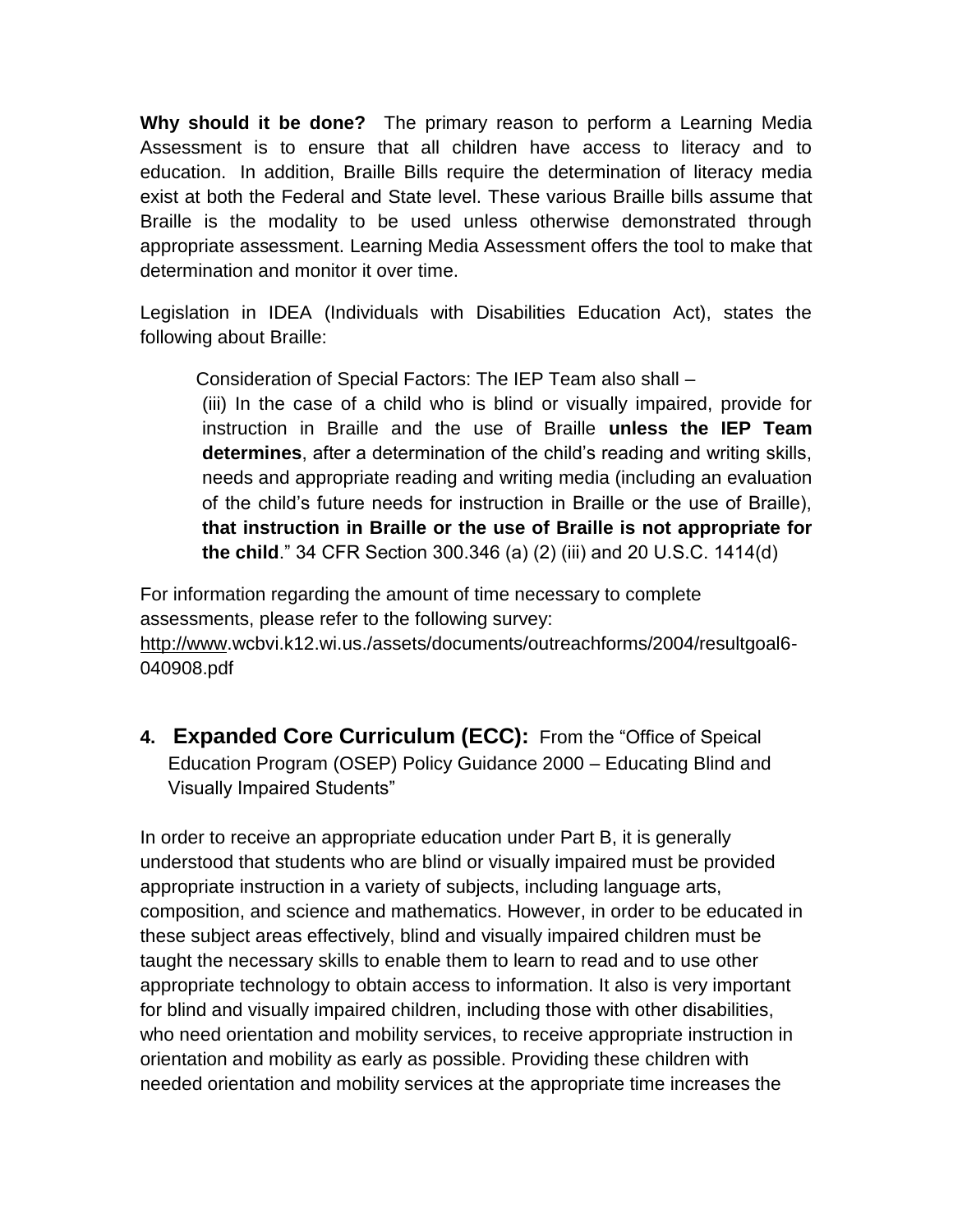likelihood that they can participate meaningfully in a variety of aspects of their schooling, including academic, nonacademic, and extracurricular activities.

**What is the ECC?** Every student is expected to leave high school with a strong grasp of "core" subjects like math, language arts, science, and history. But in order to master these subjects, and to eventually live and work independently, students who are blind or visually impaired must learn an additional set of skills known as the "expanded core curriculum." Essential life skills including social interaction, independent living, career education, and communication modes such as braille, must be taught alongside basic academics.

For a student who is blind, learning about world geography from books is not enough. That student must also learn orientation and mobility skills and practice using a white cane for safe, independent travel. The expanded core curriculum empowers students with disabilities to access their education and make their own choices throughout life.

**Compensatory Skills, Including Communication Modes:** Compensatory Skills, Including Communication Modes, involve the use of tools, adaptations, modifications and behaviors that maximize the student's opportunity to access the environment, educational activities, information, and basic human needs. "Communication needs of students with visual impairment will vary, depending on the degree of functional vision, the effects of additional disabilities, and the task to be done. Children may communicate through braille, large print, print with the use of optical aids, regular print, tactile books, a calendar system, sign language, recorded materials, or combinations of these means." Other compensatory skills may include, but are not limited to: writing adaptations, computer keyboarding, study and organizational skills, abacus, use of the tape recorder and accessing information through the auditory and tactile senses. Visual impairment and blindness may result in a need for specialized instruction in concept development, spatial awareness, and listening skills. Use of compensatory skills will minimize the effects of reduced vision and will provide access to the same learning opportunities that sighted peers have.

**Orientation and Mobility:** Orientation and Mobility is a "vital area of learning, which requires delivery by teachers with specific preparation. It emphasizes the fundamental need and basic right of people who are visually impaired to travel as independently as possible, enjoying and learning to the greatest extent possible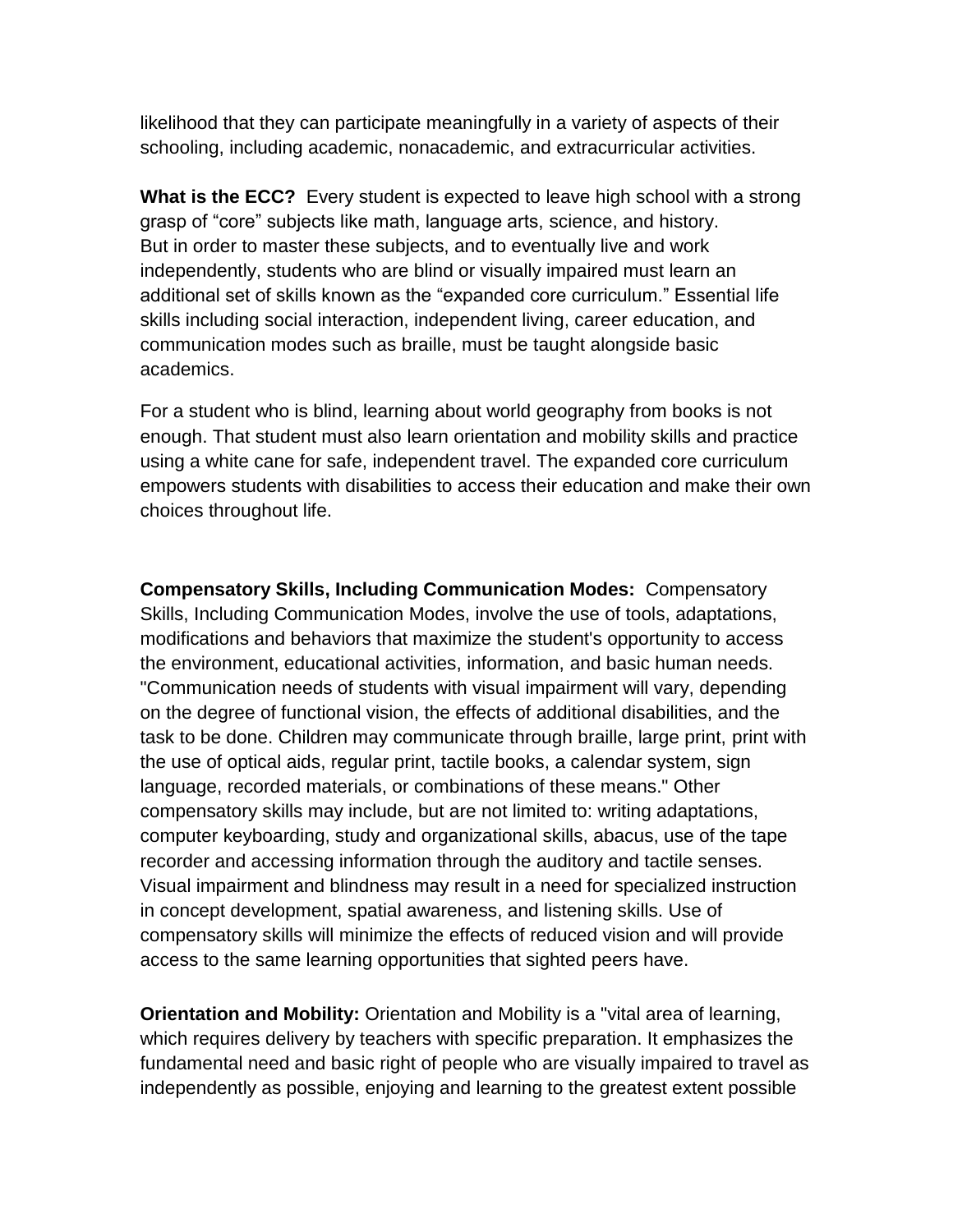from the environment through which they are passing. Students will need to learn about themselves and the environment in which they move from basic body image to independent travel in rural areas and busy cities." Developing body concepts, spatial awareness, orientation strategies and an understanding of the world are building blocks for age-appropriate, independent travel for students who are blind or have low vision. Students need to develop problem-solving strategies necessary to travel in familiar and unfamiliar school and community settings. All students with visual impairment need an Orientation and Mobility assessment regardless of the mode of travel (foot, wheelchair, walker, or other) and whether vision is the only impairment or one of several. Optimizing the use of residual vision may require the use of low-vision aids such as telescopes and sunglasses, or strategies such as wearing hats or visors to reduce glare. The white cane is a common travel and identification tool used by many individuals who are blind or visually impaired. A certified Orientation and Mobility Specialist is qualified to provide instruction in the use of the white cane and to address the specialized assessments and needs referred to in this paragraph.

**Social Interaction Skills:** Good Social Interaction Skills are essential if students are to successfully apply skills learned in other curricular areas. "Sighted children and adults have learned almost all their social skills by visually observing other people and behaving in socially appropriate ways based on that information. Individuals who are blind and visually impaired cannot learn skills of social interaction in this casual and incidental fashion. They learn them through careful, conscious, and sequential teaching." These skills enable the student to access basic human needs, such as companionship, healthy and safe social relationships, information to solve their own problems, enjoyment of recreation/leisure activities, and to advocate for themselves. Understanding the role of body language, facial expressions, gestures and vocal tones is especially important when the visual cues cannot be seen. Students need to be selfadvocates in a socially acceptable manner, and accept or decline help graciously. "Instruction in these skills is such a fundamental need that it can often mean the difference between social isolation and a satisfying and fulfilling life as an adult."

**Independent Living Skills and Personal Management:** Independent Living Skills and Personal Management skills are an essential and often overlooked need area for students who are visually impaired. "This area encompasses all the tasks and functions people perform, according to their abilities, in order to live as independently as possible. These curricular needs are varied and include among others, skills in personal hygiene, food preparation, money, time management,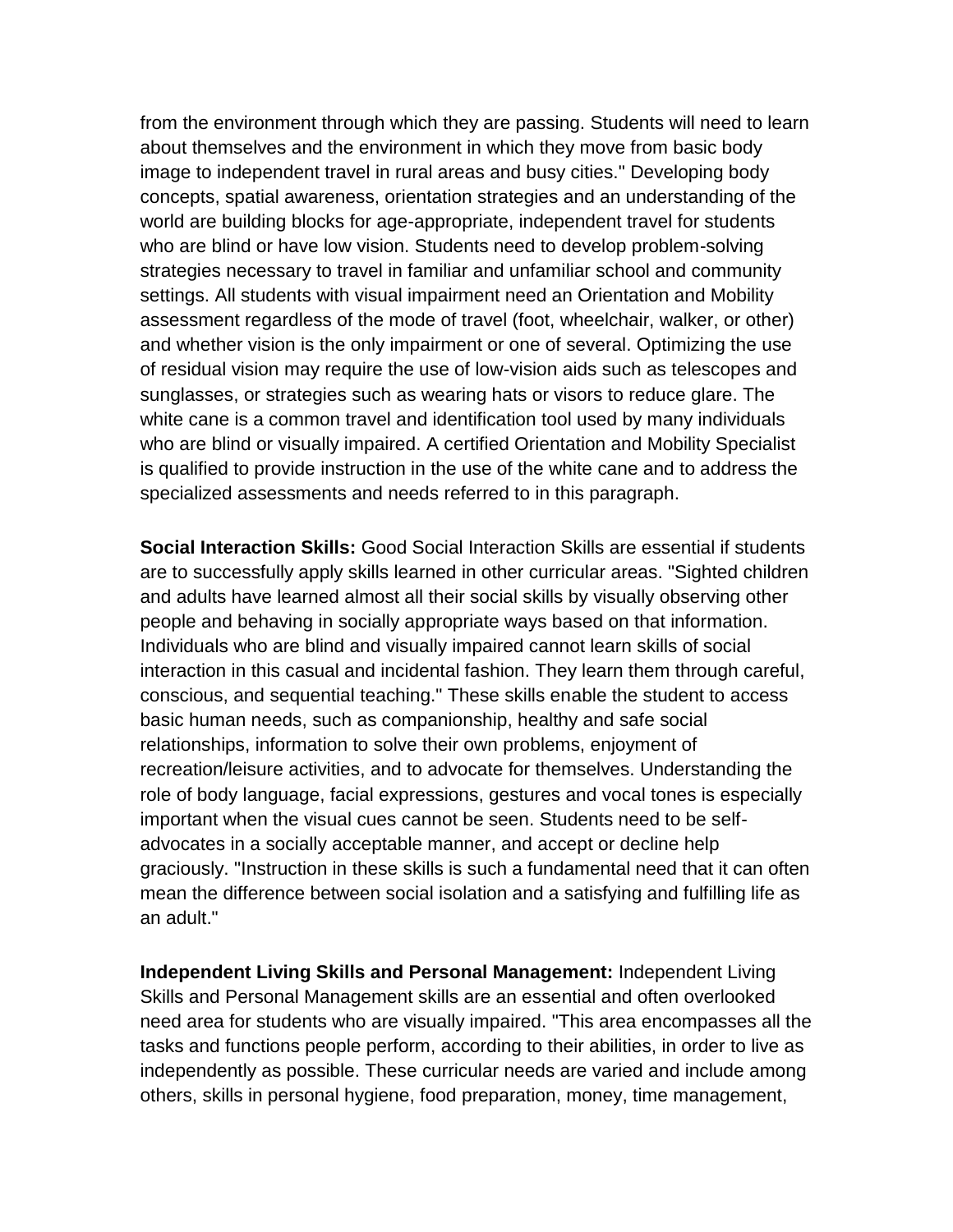home management, and organization of personal belongings." In addition, students need to learn self-advocacy skills and develop an understanding of how a society functions. "Traditional classes in home economics and family life are not enough to meet the learning needs of most students with a visual impairment because they assume a basic level of knowledge, acquired incidentally through vision. As with the skills of social interaction, blind and visually impaired students cannot learn these skills without direct, sequential instruction by knowledgeable people."

**Recreation and Leisure:** Recreation and Leisure experiences and skills are important for quality of life during the school age years and beyond. With adaptations, modifications and safety supervision, students who are blind or visually impaired can participate in many of the same individual and group activities enjoyed by sighted peers. "Sighted people usually select such activities by visually observing them and choosing those in which they wish to participate. Recreation and leisure skills must be deliberately planned and taught to blind and visually impaired students and should focus on the development of life-long skills." In addition to traditional games and activities, there are games such as goalball and beeper baseball, which were designed for playing with low or no vision. Basic motor skills, as well as cooperative play strategies, often need to be taught in a specific manner in order to maximize success. Students need exposure to a healthy balance of solitary, social, passive and physical activities. Students should be aware of state and national organizations that promote recreation, leisure and sporting activities for the visually impaired. There is high correlation between recreation experiences, satisfaction with life, and self-esteem because of the opportunity for human interaction.

**Career and Vocational Education:** Career and Vocational Education focuses on skills, experiences, and adaptations necessary to understand, prepare for and access the world of work. "However, many of the knowledge and skills offered to all students through vocational education will not be sufficient to prepare students who are blind and visually impaired for adult life." Career and vocational education must be specifically designed to fit students' needs, "because here, too, general instruction assumes a basic knowledge of the world of work based on prior visual experiences. Career and vocational education in an expanded core curriculum should begin in the earliest grades." This can provide "visually impaired learners of all ages the opportunity to learn first-hand about the variety of work people do," through strategies such as role-playing, peer mentoring, and job shadowing. As the students progress, curriculum must be structured to address personal strengths and weaknesses, work habits, ethics, workplace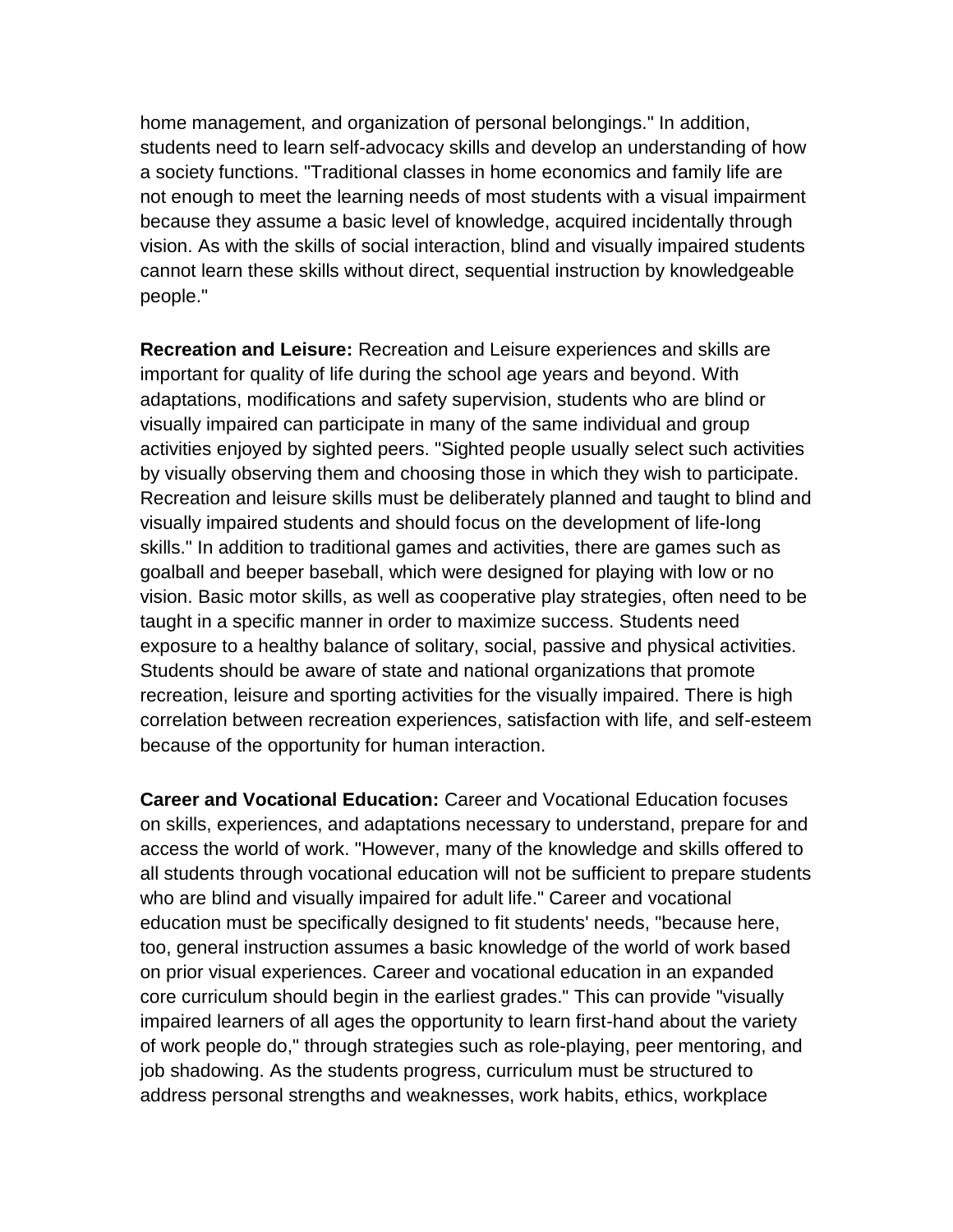social skills, vocational interests, personal options, and specific skills training programs. For older students needs may include, but are not limited to, such areas as:

- Media-adapted tests (SAT, ACT, vocational interest inventories, civil service exams, etc.)
- Resources:
	- financial assistance (general and those specific to the blind and visually impaired);
	- coordination with adult service providers--vocational rehabilitation or local county support services, or specialized training programs;
	- specialized product or equipment adaptations Self-advocacy skills (understanding disclosure issues of visual impairment to potential employers, etc.)
- Employment-seeking skills (locating job openings, completing job applications, interview skills, etc.)
- Employment-keeping skills (developing personal on-the-job adaptations as the need arises)

"Unemployment and underemployment continue to be leading problems facing adult visually impaired individuals in the United States, making this portion of the expanded core curriculum vital for students of all ages."

**Assistive Technology:** Assistive Technology enables a person with a visual impairment to independently perform a task or job that they might otherwise be able to complete only with assistance. Assistive technology is any tool, piece of equipment or system used or adapted to fill a specific need, or to assist a person with a visual impairment in completing a task. Assistive technology can include tools made specifically for the visually impaired, such as: braille devices, closed circuit televisions, magnifiers, and monocular telescopes. It can also include large screen monitors, adapted computer system software, voice output devices and commonly used aids such as white canes, visors, and sunglasses. Training in the efficient use and maintenance of assistive technology increases the potential for maximum involvement in all areas of curriculum and in life.

**Visual Efficiency Skills:** Visual Efficiency Skills refer to the manner, technique or approach a student uses to complete a visual task as effectively and efficiently as possible. "The visual acuity of children diagnosed as visually impaired varies greatly. With thorough, systematic training, most students with functional vision can learn to use their remaining vision better and more efficiently." Using the best strategies to maximize acuity levels is one component of efficient visual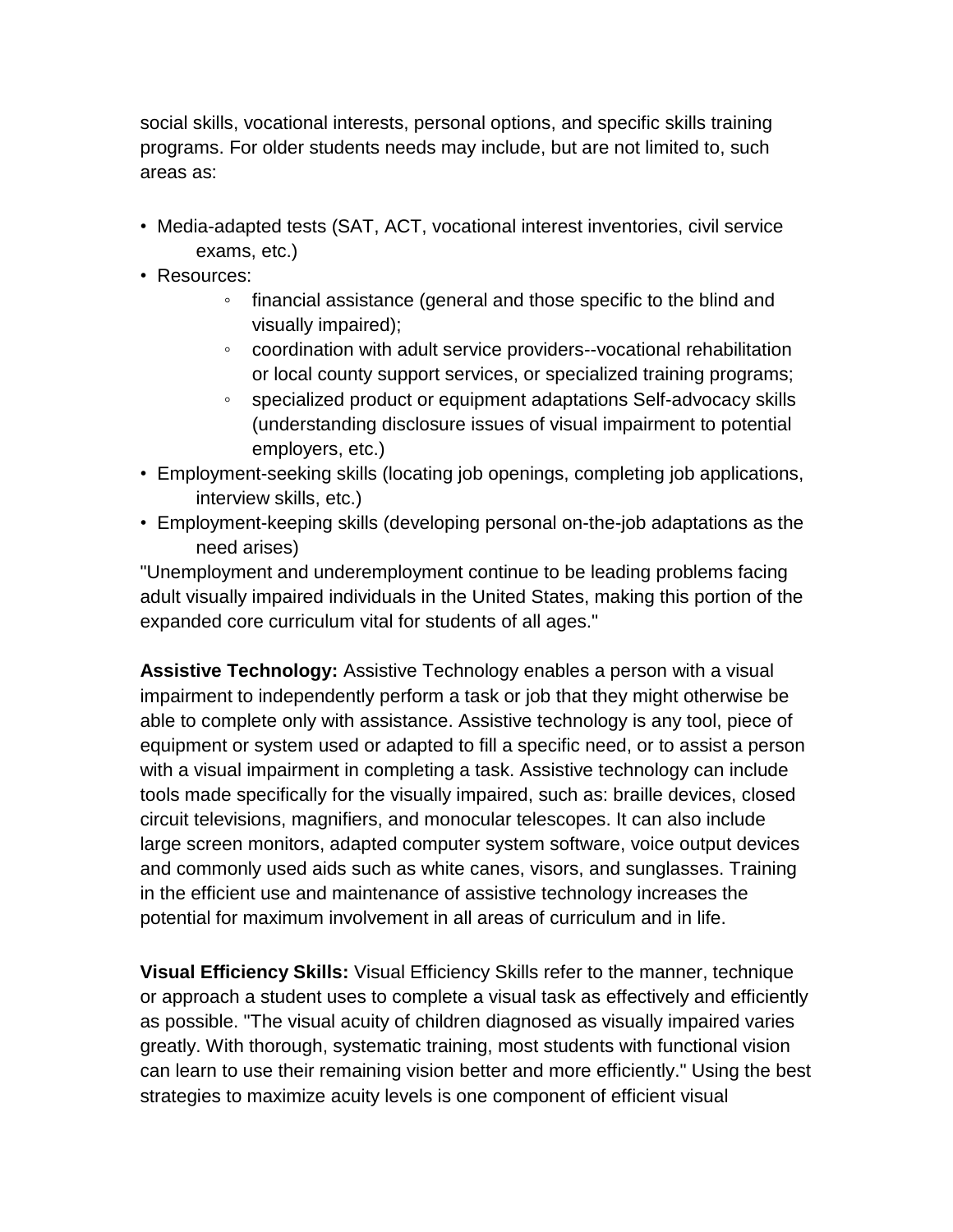functioning. Interpreting visual information is another component. Efficient use of vision, aided by optical and non-optical aids and strategies, correlates highly to success in the classroom. Students learn about their eye condition and how it affects visual tasks, what aids and strategies are most useful, and how to explain their visual needs to others.

**Self-Determination:** This area of the ECC highlights the importance of believing in oneself, while understanding one's abilities and limitations. Students learn from successes and failures how to achieve one's goals in life. Self-determination is the ability for people to control their lives, reach goals they have set and take part fully in the world around them.

**Summary of the ECC:** Bringing together all of these skills learned in the expanded core curriculum produces a concept of the blind or visually impaired person in the community. It is difficult to imagine that a congenitally blind or visually impaired person could be entirely at ease and at home within the social, recreational, and vocational structure of the general community without mastering the elements of the expanded core curriculum. What is known about congenitally blind and visually impaired students is that, unless skills such as orientation and mobility, social interaction, and independent living are learned, these students are at high risk for lonely, isolated, unproductive lives. Accomplishments and joys such as shopping, dining, attending and participating in recreational activities are a right, not a privilege, for blind and visually impaired persons. Responsibilities such as banking, taking care of health needs, and using public and private services are a part of a full life for all persons, including those who are blind or visually impaired. Adoption and implementation of a core curriculum for blind and visually impaired students, including those with additional disabilities, will assure students of the opportunity to function well and completely in the general community.

The components of the expanded core curriculum present educators with a means of addressing the needs of visually impaired children with additional disabilities. The educational requirements of this population are often not met since the lack of vision is considered "minor", especially when the child is severely impacted by cognitive and physical disabilities. Each area in the expanded core curriculum can be further defined to address the educational issues facing these children and assist parents and educators to fulfill their needs.